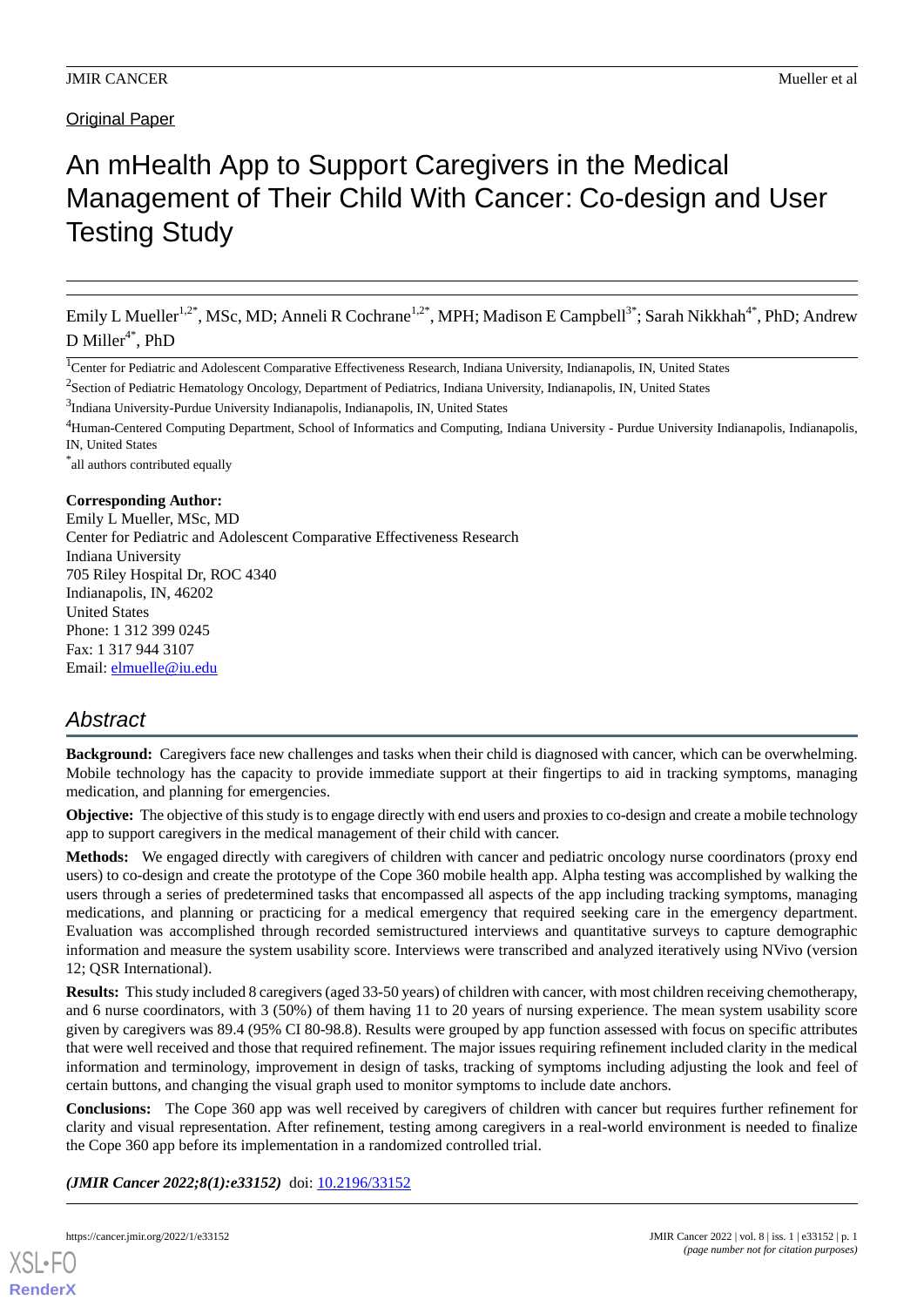# **KEYWORDS**

child; adolescent; oncology; supportive care; mHealth; mobile health; cancer; pediatrics; children; digital health; health applications; parent; caregiver

# *Introduction*

# **Background**

When a child is diagnosed with cancer, it is a life-altering event for both the patient and their caregivers [[1\]](#page-8-0). After a new diagnosis, caregivers take on the immense burden of learning to navigate the health care system and provide at-home medical management. Although pediatric oncology providers play an important role in medical care, it is the caregivers who take on the burden of the hands-on, day-to-day care of the child with cancer. These roles of the caregiver can include the providing direct care, administering medication, assisting in activities of daily living, coordinating complex health care services, and providing emotional support [[1-](#page-8-0)[3](#page-8-1)]. Owing to the fact that many children with cancer had few serious medical needs before diagnosis, the weight of handling the new care demands can lead caregivers to experience distressful emotions, physical stress, and negative behavioral and physiological impacts [[4-](#page-8-2)[6\]](#page-8-3). A means by which we can improve caregiver outcomes could be to support their caregiving needs for their child with cancer.

Mobile health (mHealth), defined as the application of mobile or wireless communication technologies to health and health care [\[7](#page-8-4)], has tremendous potential to support caregivers in the medical management of their child with cancer. mHealth apps have been used successfully to support both patients and caregivers of adult patients with cancer [\[8](#page-8-5)-[11\]](#page-9-0); however, none have been directly aimed at caregivers of children with cancer. In our recent investigation, we found that caregivers of children with cancer desired an mHealth app that would help them with the medical management of their child, specifically including medical knowledge, symptom tracking and management, and timely and convenient medication reminders [[12\]](#page-9-1). These tracking and monitoring components of medical management could aid caregivers across the spectrum of their caregiving experience, including supporting them in the home setting, communicating with their oncology team about specific symptoms or concerns, and improving their preparedness when seeking urgent evaluation for a complication. In addition, preparing for potential medical emergencies is integral to caregiving for a child with cancer. Previous research has demonstrated that approximately half of the children with cancer will seek emergency department (ED) care within the first year after diagnosis [\[13](#page-9-2)]. Through our explorations of the experience of children with cancer and their caregivers when medical emergencies arose in the community setting, we found that the key components for emergency preparedness included the ability to easily connect with the oncology team, having a packing checklist, and an informational card to show the ED staff [[14](#page-9-3)[,15](#page-9-4)].

# **Objectives**

The objective of this study is to collaborate directly with key stakeholders, including caregivers of children with cancer and oncology providers, to place them at the center of the design and development process of an mHealth app to support caregivers in the medical management of their child with cancer. The hypothesis is that input from end users will lead to further and necessary refinements before implementing this app in a real-world setting.

# *Methods*

# **Study Design**

This is a pilot, mixed methods research study to engage directly with end users (ie, caregivers of children with cancer) and proxies (ie, nurse coordinators who triage sick calls) to co-design and create an app to support caregivers in the medical management of their child with cancer. There were two phases in this project: walking through prototyping of the app (phase 1), followed by alpha testing directly with caregivers (phase 2). First, we describe the intended functions of the mHealth app and its features, and then explain phases 1 and 2 of our study.

# **Intended Functions of the mHealth App**

#### *Overview*

Our team strived to create an app that combined the features previously documented as desirable and functional for caregivers of children with cancer [\[12](#page-9-1)]. These desired features included medical management features such as medical knowledge, symptom tracking, and medication reminders [[12\]](#page-9-1). Medical knowledge could consist of specific details about the child's diagnosis, type of central line, and clinical recommendations for specific symptoms. The symptoms to track were based on literature related to the most common types of symptoms experienced by children with cancer, including pain, nausea and vomiting, diarrhea or constipation, fevers, and signs of breathing difficulties [\[16](#page-9-5)[-20](#page-9-6)]. Medication reminders were created for both scheduled medications and supportive care medications if requested by the caregiver. It was also determined to be important to include a feature that aided caregivers in preparing to seek ED care for medical issues. The overall intent of the app was to assist caregivers in the medical management aspects of their child with cancer needs while they are in a home- or community-based setting. It was not intended to be used while patients were actively being evaluated by a medical professional or under the direct care of an oncologist (such as during hospital admissions for chemotherapy). Therefore, the app has three key functions: (1) patient information and caregiver team, (2) symptom tracking, and (3) emergency preparedness. Screenshots of the key screens are shown in [Figure 1](#page-2-0).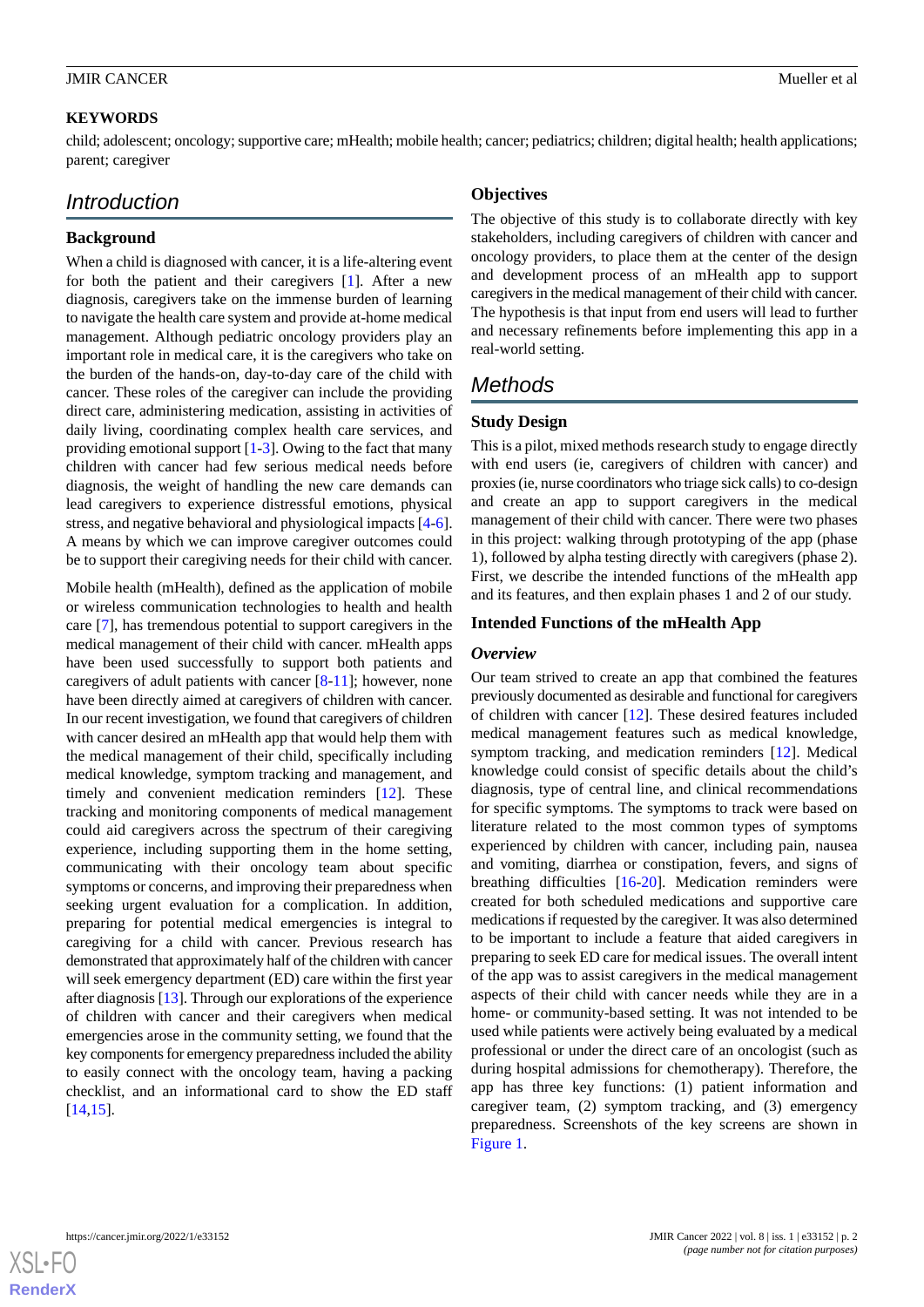<span id="page-2-0"></span>**Figure 1.** Images from the Cope 360 app including the (A) home screen view, (B) screen for documenting a symptom, and (C) screen for viewing the tracking of a symptom.



# *Patient Information and Caregiver Team*

Patient information and caregiver team is where caregivers can add or view information on members of the caregiving team for their child. Under patient information and caregiver team, there is an open space to list the patient's nickname; drop-down menus for listing the patient's medical team based on our institution's practices; and a toggle for if the patient has a central line, which then leads to a drop-down for line type. On the caregiver team screen, the primary caregiver can type their name, use a drop-down to characterize their relationship to the patient, determine which types of notifications they would like to receive, and upload a photo for their profile. On this screen, the primary caregiver can also invite other caregiver team members through a link to their phone contacts list.

#### *Symptom Tracking*

The purpose of symptom tracking is to assist caregivers in tracking common symptoms experienced by children with cancer, identified based on previous literature [\[16](#page-9-5)-[20\]](#page-9-6). The symptom tracking feature is located on the home screen, where there is a cartoon representation of the patient that can be personalized by gender and 3 skin colors. There are bubbles for nine areas of symptom tracking, including head, temperature, mouth and throat, breathing, back, arms, nausea and vomit, poop, and legs. There is also a link to *When to get help?* on the home screen. Each symptom has an individualized tracking scale based on previously published or validated scales. We used the Faces Pain scale for head, back, arms, and legs [[21\]](#page-9-7). The Baxter Retching Faces scale was used for tracking nausea and vomit [[22\]](#page-9-8) and the Bristol scale was used for monitoring poop [[23\]](#page-9-9). The temperature tracking provides direct feedback based on the temperature input from the caregiver. The *When to get help?* screen includes reasons to call 911 with a direct link or reasons to speak with someone from the pediatric oncology team with a direct link to the clinic or after-hours services based on the day and time.

[XSL](http://www.w3.org/Style/XSL)•FO **[RenderX](http://www.renderx.com/)**

#### *Medication Reminders*

Either the oncologist or the nurse coordinator enters the patient's current medications including scheduled medications and supportive care medications through the web-based application. Then, these are updated in the caregiver app, which will create reminders for scheduled medications. Once a symptom is tracked, the caregiver can also request reminders to administer supportive care medications until the symptom is no longer tracked.

#### *Emergency Preparedness*

The emergency preparedness plan screen allows the caregiver to create, practice, and enact a plan for seeking care for an urgent medical issue. The emergency preparedness plan screen will enable caregivers to pick their preferred ED and set up a contact plan with prescripted texts or a contact list to call and will provide a checklist of things to do, a packing list for items to bring, and finally, a *when you arrive* screen that can be shown to the ED staff.

# **Phase 1: Development and Rapid Refinement With Proxy Users**

On the basis of previously published research on prototyping an mHealth app for children's oncology emergency planning, we learned that caregivers desire the ability to track symptoms and have medication reminders [\[12](#page-9-1),[15\]](#page-9-4). Therefore, we used these data to create the initial prototype, and then, we sought formative input from proxy users (ie, nurses) before initiating alpha testing with end users (ie, caregivers). We conducted rapid design interviews with nurse coordinators in our hospital system, who are health care professionals engaged in phone management and triaging of children with cancer who are experiencing medical emergencies in the home setting. At our institution, 7 nurse coordinators play this role. Demographic information, including age, gender, race, ethnicity, zip code, years of experience category, degree, and job role, was collected from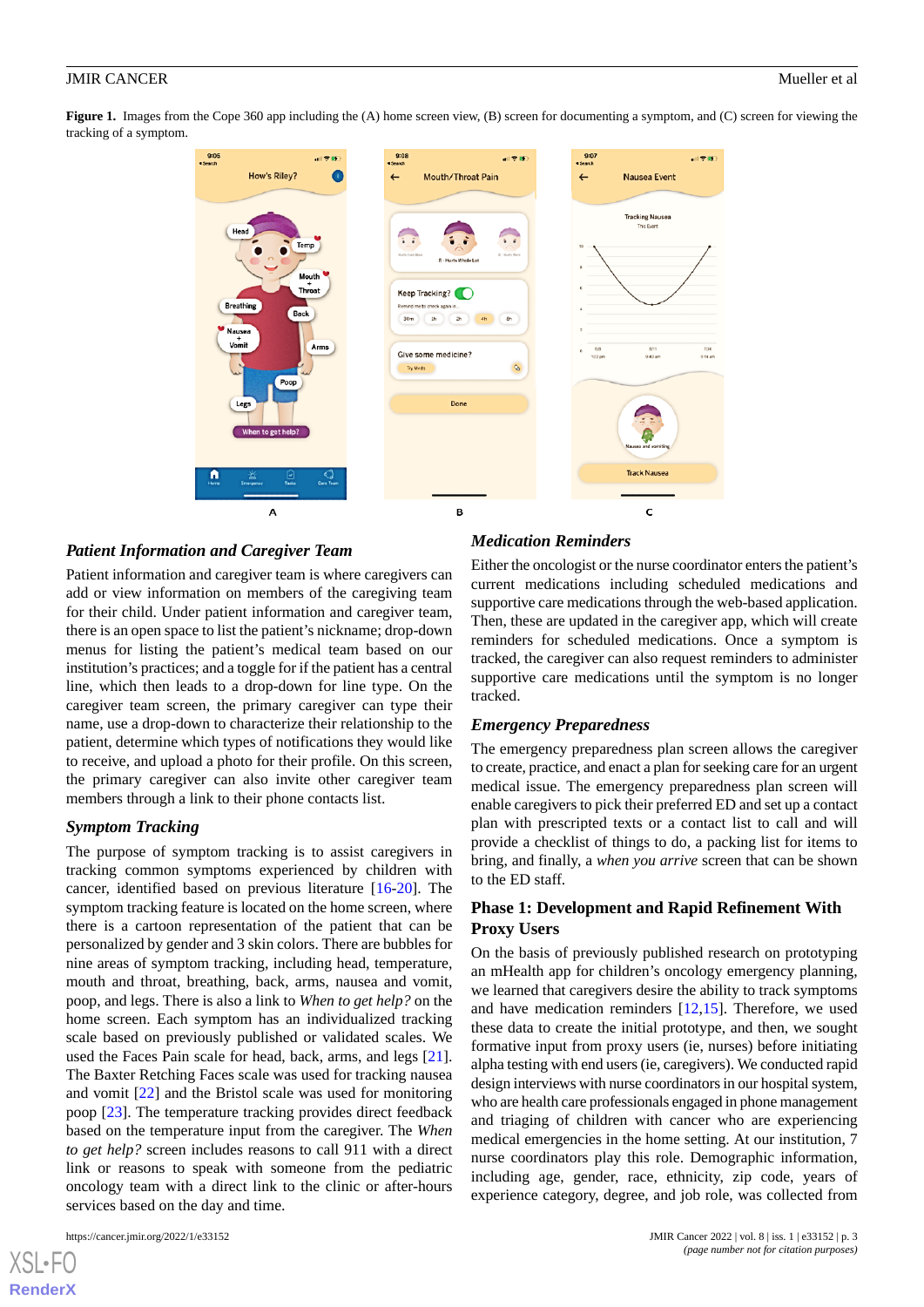the nurse participants. Nurse coordinator interviews were conducted using quick-and-dirty prototyping design methods by Buley [\[24](#page-9-10)], intended for proxy users of the final product. These interviews were conducted in person with the research team observing the nurse coordinator going through a series of tasks, including downloading the app, creating a profile, developing an emergency action plan, and opening and tracking each type of symptom (pain, nausea and vomiting, pooping, breathing, and fever). The nurse coordinators were observed for how often they encountered errors or if there was confusion with the intended function. They were encouraged to *think aloud* during the process, and the research team took notes [\[25](#page-9-11),[26\]](#page-9-12). The prototype was refined based on feasibility feedback provided by the nurse coordinators. These rapid prototyping sessions resulted in refinements to the app version in preparation for alpha testing with end users and proxies.

# **Phase 2: Alpha Testing With End Users**

In phase 2 of the project, we used alpha testing to refine the app with caregivers of children with cancer. First, demographic information from the caregivers was collected using a web-based survey, including relationship to the child with cancer, age, gender, race, ethnicity, zip code, marital status, annual household income, and education. Then, alpha testing was accomplished through an audio-recorded semistructured qualitative interview and a quantitative web-based survey. For the interview, participants were asked to perform a series of tasks to test the usability of the prototype using the same series of tasks as the nurse coordinators: downloading the app, creating a profile, developing an emergency action plan, and opening and tracking each type of symptom (pain, nausea and vomiting, pooping, breathing, and fever). They were encouraged to *think aloud* [\[26](#page-9-12)] and comment or ask questions as they moved through the app. Then, the interviewer would follow up to probe deeper into the comment or to obtain clarification. The interviews were audio and video recorded so that during analysis, the reviewer could see which screen was being referenced. At the completion of the interview, caregivers completed a web-based survey using the System Usability Scale (SUS) for the app [\[27](#page-9-13),[28\]](#page-9-14).

# **Collaboration and Ethics**

Development and prototyping of the app were made possible through a partnership with Coactive Business Solutions of Indianapolis, Indiana. The Indiana University Institutional Review Board approved this study (number 1903250567).

# **Study Population and Identification of Cases**

A convenience sample of pediatric oncology nurse coordinators employed at Riley Hospital for Children was used for testing among health care providers in phase 1. Nurse coordinators were contacted via email and scheduled for an in-person interview during their typical workday. In phase 2, the participants were caregivers of a child with cancer (the child had to be aged <21 years), had adequate English language proficiency with grossly normal cognitive function, and had a child who was currently receiving cancer therapy at Riley Hospital for Children and at least 1 month had passed after initial diagnosis. Nurse coordinator interviews were conducted both in person and via Zoom videoconferencing. Caregivers

 $XS$  • FO **[RenderX](http://www.renderx.com/)** were contacted by phone to schedule the interviews, which were conducted and recorded over Zoom videoconferencing owing to COVID-19 restrictions.

#### **Analyses**

The research team created an initial codebook based on the series of tasks requested to be completed by each participant. For each task, codes were created for positive and negative comments. We conducted iterative thematic analysis on transcripts and notes from each interview. In each phase, interviews were conducted with participants (nurse coordinators in phase 1 and caregivers in phase 2) until no new information was gathered and thematic saturation was achieved [\[29](#page-9-15),[30\]](#page-9-16). Caregiver semistructured interviews were transcribed by a Health Insurance Portability and Accountability Act–compliant service and then analyzed using NVivo (version 12; QSR International) by three team members (MEC, ARC, and ELM). First, two team members (MEC and ARC) independently reviewed each transcript and assigned codes based on themes using an initial codebook based on the tasks that caregivers were asked to complete and comment on. Codes were revised based on new themes that emerged through data review [[29](#page-9-15)[,30\]](#page-9-16). A final review was performed with three team members (MEC, ARC, and ELM) until agreement on codes and themes was obtained. Findings from the transcripts were then grouped by similarity to create overarching themes. Data are presented as both features that worked well and those recommended for improvements in future versions of the app.

To evaluate usability, we chose to use the SUS [\[27](#page-9-13),[28\]](#page-9-14), which has 10 questions on a 5-point Likert scale. The SUS has a calculated final score that is based on a well-established reference standard and is suitable for use even among small populations. A high SUS score indicates better product usability by the participants who evaluated it.

# *Results*

# **Demographic Information of Phase 1 and Phase 2 Participants**

A total of 6 nurse coordinators were interviewed in phase 1 of the prototype testing. Interviews lasted approximately 15 minutes on average. As presented in [Table 1](#page-4-0), all the nurse coordinators were women and White and non-Hispanic (6/6, 100%) and all of them had a Bachelor of Science in Nursing degree (6/6, 100%). Age ranged from 34-51 years, with a median age of 35 years. Job experience ranged from 3-5 years to ≥20 years and half of them (3/6, 50%) stated that they had 11-20 years of experience.

A total of 8 caregivers were interviewed for phase 2 of the prototype testing. Interviews lasted for approximately 25 minutes on average. As presented in [Table 1](#page-4-0), all caregivers were women, White, non-Hispanic, and parent-type caregivers (8/8, 100%). Half of the caregivers (4/8, 50%) had a child diagnosed with acute lymphoblastic leukemia, whereas the other half (4/8, 50%) had a child diagnosed with solid tumor type of cancer. Of the 8 children, 4 (50%) of them were undergoing chemotherapy only, whereas 3 (38%) were being treated with both chemotherapy and radiation and 1 (13%) was undergoing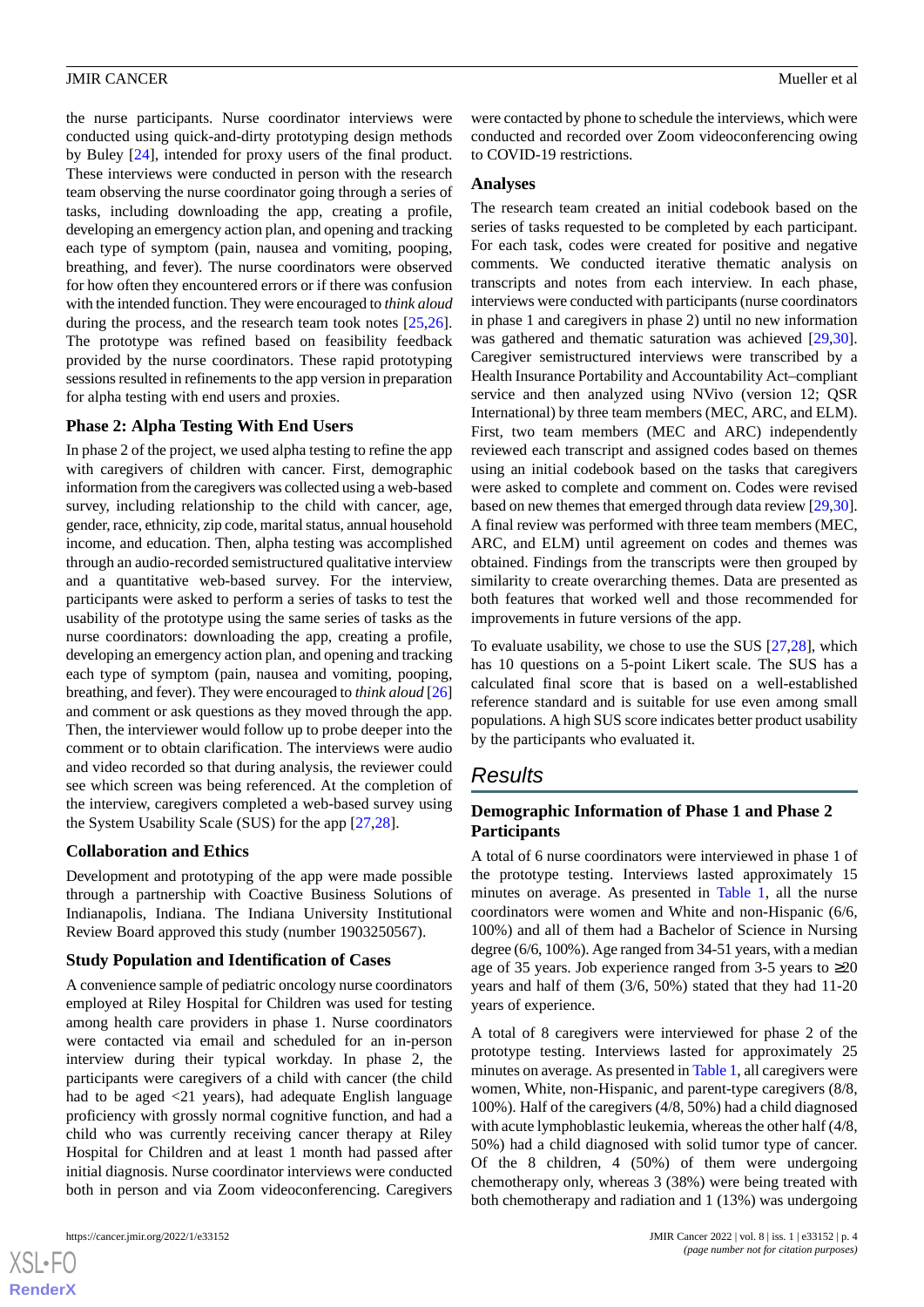another type of treatment. Nearly all the caregivers were married (7/8, 88%), with 13% (1/8) of them being divorced. Most caregivers reported yearly household income of >US \$75,000 and education level of college graduate or higher.

<span id="page-4-0"></span>Table 1. Demographic characteristics of the participants alpha testing the Cope 360 app (N=14).

| Characteristics                        | Caregivers (n=8) | Nurse coordinators $(n=6)$ |
|----------------------------------------|------------------|----------------------------|
| Gender, n (%)                          |                  |                            |
| Men                                    | 0(0)             | 0(0)                       |
| Women                                  | 8 (100)          | 6(100)                     |
| Age (years; n=7), median (range)       | 40 (33-50)       | $35(34-51)$                |
| Race and ethnicity, n (%)              |                  |                            |
| White, non-Hispanic                    | 8 (100)          | 6(100)                     |
| Type of cancer, n (%)                  |                  | $N/A^a$                    |
| Acute lymphoblastic leukemia           | 4(50)            |                            |
| Solid tumor                            | 4(50)            |                            |
| Type of therapy, n (%)                 |                  | $\rm N/A$                  |
| Chemotherapy only                      | 4(50)            |                            |
| Chemotherapy and radiation             | 3(38)            |                            |
| Other                                  | 1(13)            |                            |
| Type of caregiver, n (%)               |                  | $\rm N/A$                  |
| Parent                                 | 8(100)           |                            |
| Marital status, n (%)                  |                  | $\rm N/A$                  |
| Married                                | 7(88)            |                            |
| Divorced                               | 1(13)            |                            |
| Yearly household income (US \$), n (%) |                  | N/A                        |
| $<$ 25,000                             | 0(0)             |                            |
| 25,000-49,999                          | 1(13)            |                            |
| 50,000-74,999                          | 1(13)            |                            |
| 75,000-99,999                          | 2(25)            |                            |
| 100,000-150,000                        | 1(13)            |                            |
| >150,000                               | 3(38)            |                            |
| Education, n (%)                       |                  |                            |
| Less than high school                  | 0(0)             | 0(0)                       |
| High school or GED <sup>b</sup>        | 1(13)            | 0(0)                       |
| Some college                           | 2(25)            | 0(0)                       |
| College graduate                       | 3(38)            | 6(100)                     |
| Graduate degree                        | 2(25)            | 0(0)                       |
| Job experience (years), n (%)          | $\rm N/A$        |                            |
| $0 - 2$                                |                  | 0(0)                       |
| $3 - 5$                                |                  | 1(17)                      |
| $5 - 10$                               |                  | 1(17)                      |
| $11 - 20$                              |                  | 3(50)                      |
| $\geq$ 20                              |                  | 1(17)                      |

 $a$ N/A: not applicable.

<sup>b</sup>GED: General Educational Development.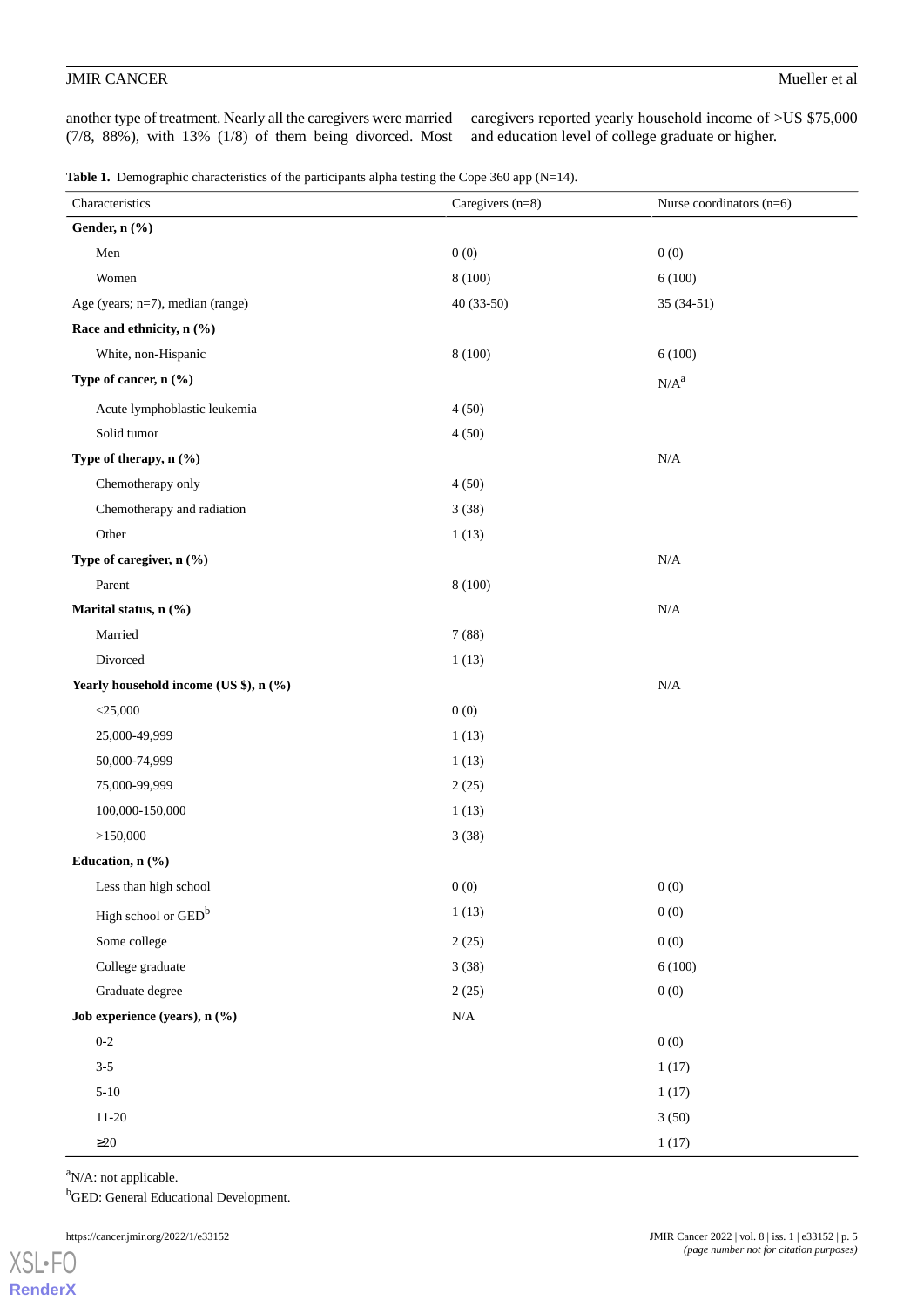# **System Usability Score of Phase 2 Participants**

When we evaluated the 8 caregivers' SUS responses, we found a mean score of 89.4 (95% CI 80-98.8). This falls above the generally recognized lower limit of acceptability for technology applications  $(\geq 70)$  [\[27](#page-9-13),[28\]](#page-9-14).

# **Qualitative Exploration of Phase 2 (Caregivers) Interviews**

For the qualitative evaluation of the caregivers' experience with the app during alpha testing in the *lab-based* setting, responses were grouped by app function with common themes of either positive attributes or future areas for refinement presented. Representative quotes of caregivers are shown in [Table 2](#page-5-0).

<span id="page-5-0"></span>**Table 2.** Key quotes from caregiver interviews, grouped by theme.

| Theme and function                               | Key quotes                                                                                                                                                                                                                                                                                                                                                                                                                                                                                                                                           |  |
|--------------------------------------------------|------------------------------------------------------------------------------------------------------------------------------------------------------------------------------------------------------------------------------------------------------------------------------------------------------------------------------------------------------------------------------------------------------------------------------------------------------------------------------------------------------------------------------------------------------|--|
| App setup and planning                           |                                                                                                                                                                                                                                                                                                                                                                                                                                                                                                                                                      |  |
| App log-in and caregiver team creation $\bullet$ | "This is nice, select from contacts. Okay, search. That part's really nice."<br>"I know what a central line is because I'm a surgeon, but I'm not sure other people would know<br>$\bullet$<br>that."                                                                                                                                                                                                                                                                                                                                                |  |
| Emergency action planning                        | "Yeah. It just goes right to my contacts and pulled it through, so very easy. So, I added that."                                                                                                                                                                                                                                                                                                                                                                                                                                                     |  |
| Task list and planning list                      | "Actually, I would probably add to this grabbing her medications only because the last time we<br>$\bullet$<br>went to the ER, we forgot them. Oh, my goodness sakes. We've been doing this for how long, and<br>then we forgot it."<br>"I really like that because when you're in that moment, it's hard to remember everythingYeah,<br>$\bullet$<br>that's cool."<br>"This is helpful because I feel like I always forget something"<br>$\bullet$                                                                                                  |  |
| Seeking emergency care                           |                                                                                                                                                                                                                                                                                                                                                                                                                                                                                                                                                      |  |
| When you arrive                                  | "Yeah, and we have utilized two emergency room departments,and both of them have been dis-<br>$\bullet$<br>astrous. So, just as I'm reading this, I'm like, oh my gosh. If I had something like this, I could be<br>like, look, this is what has to happen. I think it would be huge."<br>"The first time we went to [a local hospital], the doctor was looking at me like, what do you want<br>$\bullet$<br>me to do?So, I guess that would have been helpful to be able to show that to him like this is what<br>their plan, what they recommend." |  |
| <b>Medical management of care</b>                |                                                                                                                                                                                                                                                                                                                                                                                                                                                                                                                                                      |  |
| Logging symptoms                                 | "I think it's a very convenient, very easy, very helpful because we may not write down as much as<br>$\bullet$<br>what we should, and this would be very easy to just pull up and push the buttons and say okay, this<br>is what's going on."<br>"Yeah. I mean, I think it would be better with words under it"                                                                                                                                                                                                                                      |  |
| Medications                                      | "Right, but it's cool though to have a listing of her medications. I don't know what type of informa-<br>tionI think [it would be helpful to have] because I know we get the papers, clinic or an inpatient,<br>but I know those hardcopies just get sort of lost in the shuffle."<br>"I would say having one app where you manage everything, including the regularly scheduled<br>$\bullet$<br>meds, which are really honestly extremely important. That's the treatment."                                                                         |  |
| Miscellaneous                                    | To-do list: "Yeah, and medicines would be good on there. Right now, I do it on a board, but it<br>would be easier to do it in my phone, so I had it when I got over to the hospital."                                                                                                                                                                                                                                                                                                                                                                |  |

# **App Setup and Planning**

# *App Log-in and Caregiver Team Creation*

First, caregivers were asked to log in to the app using their phone number and were provided an access code through an SMS text message. All participants were able to successfully enter the app; however, 13% (1/8) of them had difficulty in receiving the access code but eventually received it. Next, they were asked to create an account. Almost all (7/8, 88%) of them commented that they were able to add other caregivers to the app with no or few difficulties. Of the 8 caregivers, 1 (13%) caregiver did not comment on whether they had any difficulties regarding this. A few caregivers (3/8, 38%) were initially

confused if a port-a-cath (port) was considered a central line when adding patient information to create an account. However, once the central line was selected, they were able to select the port from a drop-down list of line types and understood the setup. Overall, caregivers were able to easily set up an account in the app with little to no assistance from the interviewer; however, not all of them commented on it.

# *Emergency Action Planning*

Then, the caregivers were asked to set up an emergency action plan, which had several components. They were asked for their preferred ED, their contact plan (a place where they can set up SMS text messages or phone calls to other people if they are going to the ED); a *before you leave* section, where they can be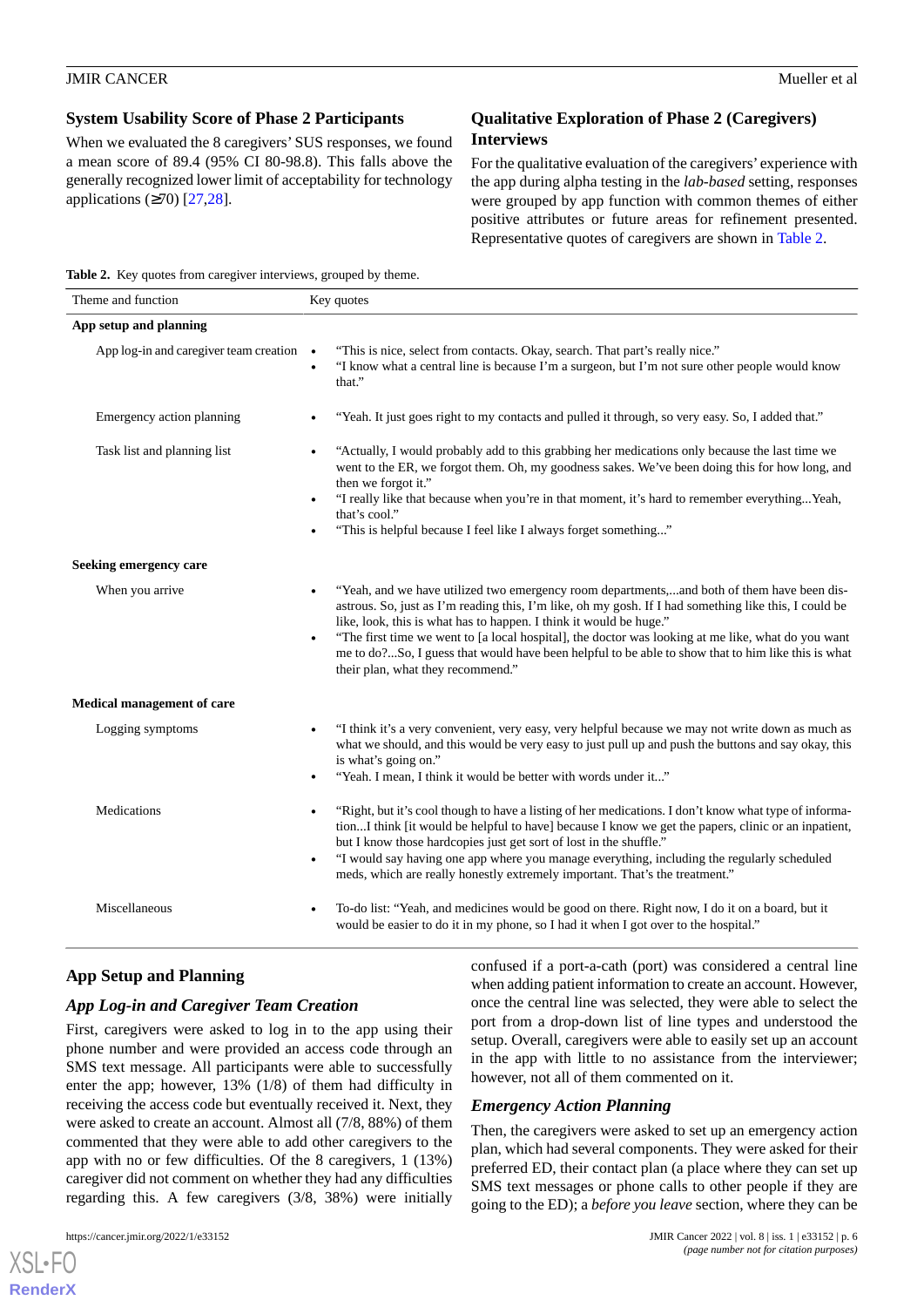reminded of tasks that need to be done before leaving for the ED; a packing list; a *when you arrive* section, which contained general instructions for the treatment of a child with cancer that can be shared with the ED; and finally, a *when to get help* informational section. Overall, the caregivers found it easy to set up an emergency action plan. Caregivers who added other people from their contact list to their emergency action plan said that it was easy to do. They also found it easy to edit SMS text messages when asked how they would do it by the interviewer.

# *Task List and Packing List*

All caregivers appreciated the task list that included several prepopulated tasks including to call the oncology team and pack. There were additional tasks that caregivers could add to their task list including bringing home medications, packing the wheelchair, and seeking childcare for other children at home. When asked to add items to the packing list, many caregivers thought they had to press the plus button and then start typing instead of typing and then pressing the plus button. After they understood the correct method, they stated that it was easy to do. The caregivers had positive thoughts on the packing list with examples of items they could add, including laptops, medications, food, extra clothing, toiletries, and so on.

# **Seeking Emergency Care**

# *When to Get Help*

Caregivers reviewed the information contained in the *when to get help* section of the emergency action plan. Almost all caregivers (7/8, 88%) commented that the information presented in this section is clear. Specifically, they appreciated the capacity to call directly from the app if their child was experiencing a serious symptom. The addition that 13% (1/8) of the participants requested was for *uncontrolled pain* to be added as a reason to seek care.

# *When You Arrive*

When asked to examine the information in the *when you arrive* section, all caregivers stated that the information would be helpful if they ever had to go to an ED outside of their treating institution. Caregivers stated that the information was very useful to explain general details about what the child is going through. A caregiver stated that defining what a fever is for a child with cancer would be helpful to add to the card, and another caregiver thought that port needle size was important to be included.

# **Medical Management of Care**

# *Logging Symptoms*

Caregivers were asked to log a series of commonly monitored symptoms, which included fever, pain, poop, nausea and vomiting, and breathing. All caregivers were able to log symptoms successfully. Once a symptom was logged, they were asked if they wanted to continue tracking and at what time intervals they wanted to be reminded to check again. They also had the option to set medication reminders for certain medicines as needed. Caregivers were told by the interviewer that medications and dosages available for their symptoms would

[XSL](http://www.w3.org/Style/XSL)•FO **[RenderX](http://www.renderx.com/)** be entered by the medical team; however, this aspect was not available for this phase of testing. Then, the caregivers were asked to go through and track each symptom and were asked if tracking of each symptom was clear and easy to do. For example, caregivers said that it was easy to track headache, and they appreciated the different faces showing levels of pain or discomfort.

Some caregivers stated that a description under different nausea and vomiting faces would be helpful, as some symptoms such as nausea and vomiting and pooping had only a number identifier, unlike pain, which included a number scale and a descriptor of the level of pain. Of the 8 caregivers, 5 (63%) caregivers thought that the poop scale was not self-explanatory. A description of each type or definition of *normal* would make it easier to gauge.

All caregivers (8/8, 100%) said that tracking the temperature was clear and easy to do; however, 13% (1/8) of the caregivers was initially confused at the initiation of the emergency action plan when tracking a dangerously high temperature. Some comments were provided on the graphing ability of temperature symptom tracking to be able to view the tracking of multiple temperature readings over time.

## *Medications*

Although medications were not available for review by the caregivers during alpha testing, the *give medications* option was shown during symptom tracking, and caregivers were asked about their thoughts on using the app for medication tracking and reminders. Overall, the caregivers were supportive of using the app for this purpose. However, 13% (1/8) of the caregivers expressed concern over whether they would trust the medication information contained within the app.

# *Completing a Symptom Tracking Event*

Caregivers were asked how they would end a tracking event if they no longer wanted to track a symptom. Of the 8 caregivers, 5 (63%) caregivers did not have any problems in understanding how to end the tracking. The remaining 38% (3/8) of the caregivers needed to be guided through the process, and 33% (1/3) of them said that it was clear after they were shown what to do. Improved ease and clarity are needed in how to complete a tracking event.

#### **Miscellaneous App Functions**

#### *Pulsing Heart Perceptions*

Caregivers were asked what they thought the *pulsing hearts* on the home screen meant after they tracked a symptom—more than one symptom at a time can have a *pulsing heart*. Most caregivers (7/8, 88%) knew that the heart meant that they were tracking that particular symptom. Only 13% (1/8) of the caregivers thought that the pulsing heart meant that the symptom being tracked was *good*.

#### *To-do List Section*

All reminders that caregivers have set show up in the *care tasks* section. Caregivers were asked if there was anything else that they would like to see in this section. Multiple caregivers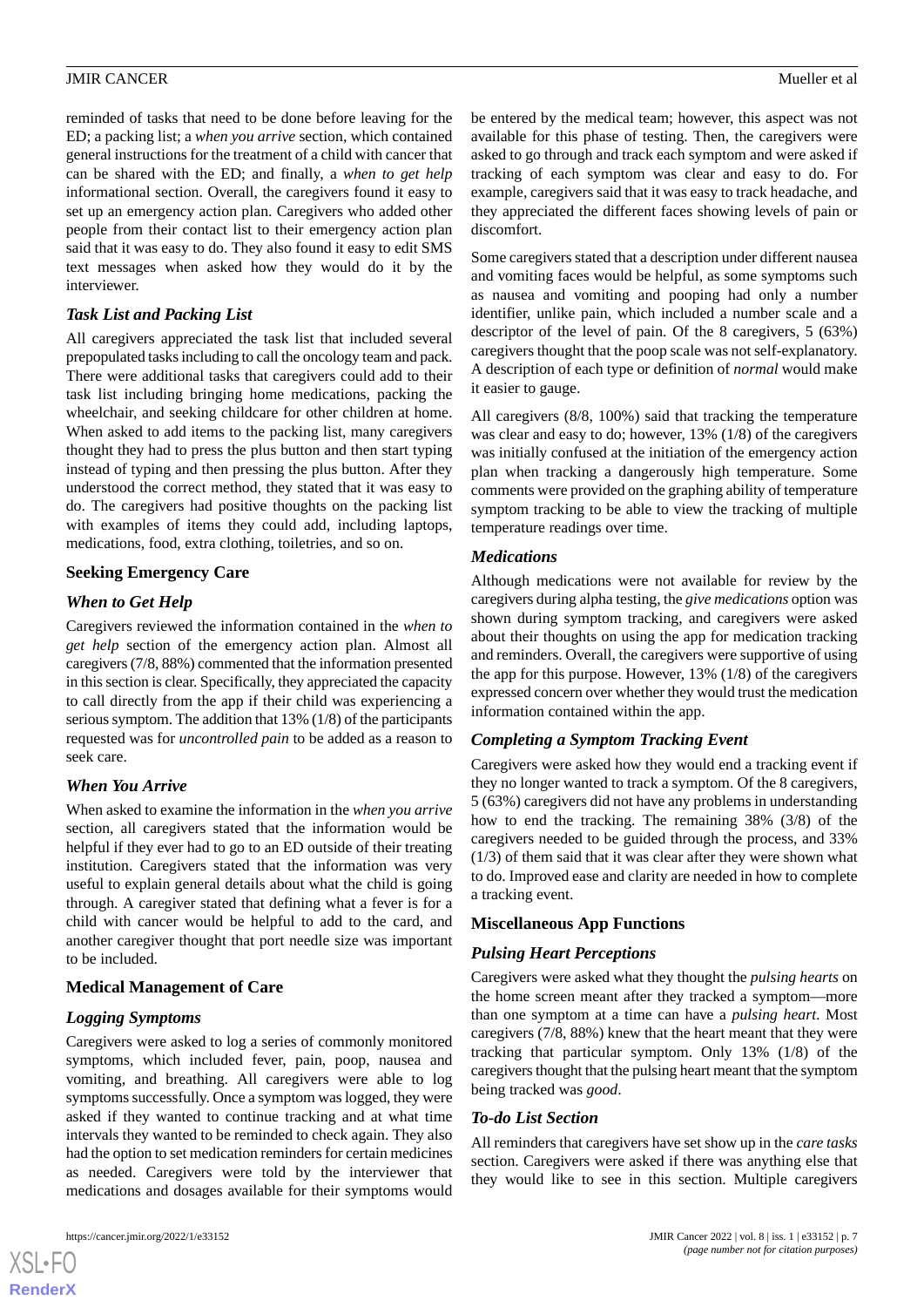mentioned that they would like to see medication (7/8, 88%) and appointment reminders (4/8, 50%) in this section.

# *Overall Impression*

When asked if there were any final comments or concerns, several caregivers expressed their overall satisfaction with the app and could envision that it would serve a meaningful purpose to caregivers of children with cancer. Several key quotes from caregivers included the following:

*I mean, it seems like you guys have everything on here right now that we've ran into.*

*I just want to tell you guys kudos because this is very self-explanatory. I feel like it's very easy to follow and to understand...It's user friendly, and I don't feel intimidated by this program. I'm like oh, this is really awesome, and this makes good sense, and it walks me through if ever there's a time where I'm questioning it pretty well, once I put it in there, it's telling me yeah, you need to be calling the doctor.*

*It looks good. We're kind of 30 weeks in, but at the beginning to have all that information available would be very helpful, for sure.*

# *Discussion*

# **Principal Findings**

In this mixed methods study, we document the process and importance of involving key stakeholders in the prototyping and alpha testing of an mHealth app to support caregivers in the medical management of their child with cancer. The use of an app, such as Cope 360, that has been co-designed and created with input from the intended users has the potential to positively impact caregiver outcomes. Overall, the app was well accepted by caregivers of children with cancer, but several key issues arose that require refinement before further studies. Before we can explore the impact of this app, future work will need to be conducted to explore user experience and preferences in the real-world setting.

On the basis of the results of the qualitative exploration of the interviews with caregivers of children with cancer, several key refinements will be made to the Cope 360 app. We describe these based on two categories: medical information and terminology and more clarity in design and features to be included in the beta phase of testing. Then, we explain some next steps and the importance of human-centered design when designing mHealth apps to assist caregivers.

# **Medical Information and Terminology**

We found the importance of using proper, clear, and consistent terminology for medical terms. For example, the terminology regarding the type of line given to a particular patient was not universally well understood by caregivers, and the wording of the line type needed to change to *tunneled central line* instead of *central venous catheter*. We also learned about the importance of including more details concerning the patient's medical information. For example, it was important to allow the addition of the size of the port needle to be part of the patient information in the app. On the *when you arrive* section to show to the

emergency providers, caregivers also desired that the definition of fever be added, as this is a more complicated and specific definition than that used in general pediatrics [[31\]](#page-9-17).

# **Improved Clarity in Design and Features to Be Included**

Caregivers needed more clarity in the design of specific features to facilitate use in general and increase understanding for the first-time user. In the areas where the caregiver could add tasks or items to a list, there was confusion about the location and intent of the plus button; therefore, this was recommended to change to only show the plus button on the left-hand side of the screen with the option for typing content after the plus button was pressed. For symptom tracking, caregivers requested more consistency between the types of symptom tracking with the addition of descriptors along with numerical representation for nausea and vomiting. The Bristol poop scale was not easily understood, and caregivers desired an option for *no poop* when their child attempted but was unable to poop. Therefore, refinement to the poop scale was made with descriptors and an option for *no poop*. All symptom tracking charts were updated to include the date the symptom was tracked along with the time. These recommendations were relayed to the app development company.

## **Future Steps and Directions**

Very often, the intended end users are not included in the up-front design and creation of the mobile technology app [[32](#page-9-18)[-34](#page-10-0)]. This often results in the end product not aligning with the experiences and needs of the end user, which ultimately leads to poor uptake of the app or its incorporation into daily life. For this app, we leaned on the lived experience of caregivers of children with cancer to understand the intricacies of their experience with medical management of their child. This helped us identify important gaps in the mHealth app and quickly identify ways in which we could adjust small features to better accommodate the caregivers'desires and needs. Our goal is that by creating an mHealth app with caregivers and for caregivers, we will be able to positively impact their experience with providing medical care to their child with cancer. The Van Houtven Caregiver Intervention Organizing Framework suggests that interventions to improve a caregiver's clinical skills and knowledge, psychosocial (self-efficacy and coping) competency, support seeking (organizational and coordination), and quantity of caregiving will lead to benefits for both them and the patient with cancer [\[35](#page-10-1)]. For this project, we co-designed and created an app that is intended to improve caregivers' clinical skills and knowledge, self-efficacy, and support seeking skills.

Although we were successful in collaborating directly with caregivers of children with cancer, our success was also dependent on input from our nurses who acted as proxy users. The nurses included in this study provide phone triage to caregivers of children with cancer regularly as part of their roles as nurse coordinator. They have the advantage of understanding the clinical context of the symptoms that we are tracking and the communication needs of the medical team when helping the caregiver relay questions or concerns. The disadvantage may have been that the nurses approach symptom tracking and emergency preparedness as a daily activity, whereas this can

 $XSI - F($ **[RenderX](http://www.renderx.com/)**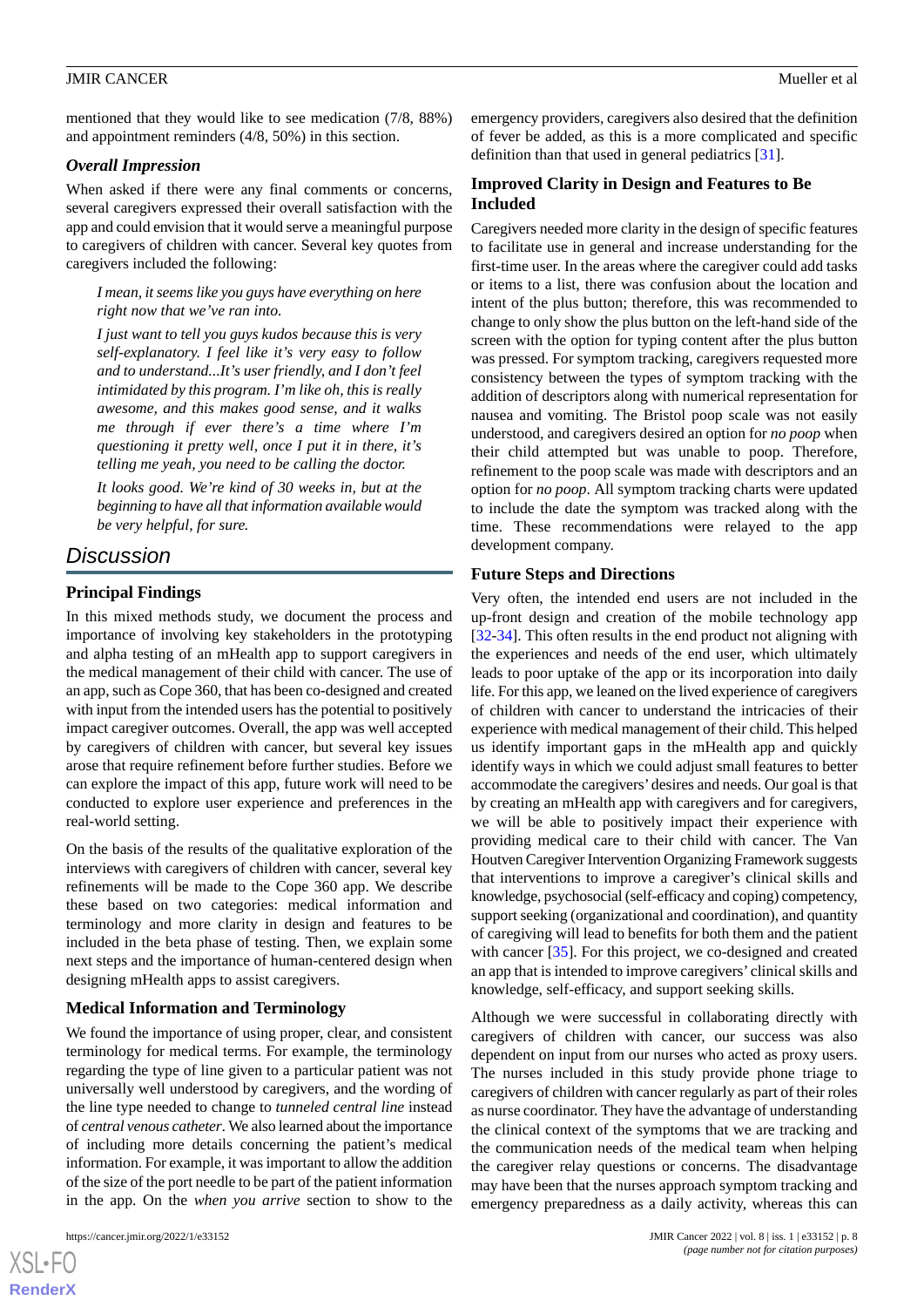be a new and daunting task for caregivers. By combining the nurse coordinators' inputs with testing by caregivers, we are hopeful that we can create a both practical and supportive app for the medical management of children with cancer.

The results from the alpha testing reported in this paper provide both encouraging signs that the app is likely to be useful and clear next steps for certain features and functionality. On the basis of these findings, we are planning a beta test with increased functionality and revised features and interface. Specific features that are anticipated to be explored further during beta testing include perceptions or alterations to the pulsing heart that signals an active symptom tracking, preferences for how to stop tracking an event, allotted time intervals for rechecking a symptom, and any additional recommendations for medical knowledge related to when to seek emergency care. Our intent is to use the mHealth app as part of a randomized controlled trial that specifically measures caregiver outcomes including mastery of caregiving, caregiver self-efficacy, and stress [\[36](#page-10-2)-[39\]](#page-10-3).

race and ethnic backgrounds other than White, non-Hispanic. However, we received varying opinions on certain features and were able to collect data until no further themes emerged. Of note, alpha testing began when the COVID-19 pandemic changed the way in which we interacted with patients and research participants. The research team transitioned all recruitment, interview, and evaluation processes to a web-based platform. Although the interviews were audio recorded and transcribed, the opportunity to observe in more detail how the caregivers interacted with the app was hindered.

#### **Conclusions**

By using a mixed methods approach for prototyping and alpha testing, we were able to create and refine an app to support caregivers in the medical management of their child with cancer. By placing the intended users at the forefront of the app design process, we created an app that was well received by caregivers of children with cancer. However, some key features require refinements based on collective feedback. Future research should focus on how caregivers can use this app in real life to manage the medical needs of their child with cancer. Refinements after real-life testing would allow large trials to evaluate the impact of this app on caregiver outcomes, such as caregiver's feeling of self-efficacy and mastery of caregiving.

## **Limitations**

All the participants in this study, including proxy users (ie, nurse coordinators) and caregivers, were recruited from a single institution. There was a lack of male participants and those with

# **Acknowledgments**

ELM was funded by the National Institute of Health–National Cancer Institute mentored career development award. This grant also provided funds to ARC as the research assistant. ADM was funded by the National Science Foundation–Faculty Early Career Development Program award (grant 2047432). This grant also provided funds to SN as the research assistant.

#### <span id="page-8-0"></span>**Conflicts of Interest**

None declared.

# **References**

- <span id="page-8-1"></span>1. Klassen A, Raina P, Reineking S, Dix D, Pritchard S, O'Donnell M. Developing a literature base to understand the caregiving experience of parents of children with cancer: a systematic review of factors related to parental health and well-being. Support Care Cancer 2007;15(7):807-818. [doi: [10.1007/s00520-007-0243-x\]](http://dx.doi.org/10.1007/s00520-007-0243-x) [Medline: [17390154\]](http://www.ncbi.nlm.nih.gov/entrez/query.fcgi?cmd=Retrieve&db=PubMed&list_uids=17390154&dopt=Abstract)
- <span id="page-8-2"></span>2. PDQ® supportive and palliative care editorial board. National Cancer Institute. 2017. URL: [https://www.cancer.gov/](https://www.cancer.gov/publications/pdq/editorial-boards/supportive-care) [publications/pdq/editorial-boards/supportive-care](https://www.cancer.gov/publications/pdq/editorial-boards/supportive-care) [accessed 2018-10-01]
- 3. Caregiving in the U.S.: 2020 report. National Alliance for Caregiving, American Association of Retired Persons. 2020. URL: <https://www.caregiving.org/wp-content/uploads/2021/01/full-report-caregiving-in-the-united-states-01-21.pdf> [accessed 2021-12-14]
- <span id="page-8-3"></span>4. Amador DD, Gomes IP, Reichert AP, Collet N. Impact of childhood cancer for family caregivers: integrative review. Rev Bras Enferm 2013;66(2):264-270 [\[FREE Full text\]](https://www.scielo.br/scielo.php?script=sci_arttext&pid=S0034-71672013000200017&lng=en&nrm=iso&tlng=en) [doi: [10.1590/s0034-71672013000200017](http://dx.doi.org/10.1590/s0034-71672013000200017)] [Medline: [23743848](http://www.ncbi.nlm.nih.gov/entrez/query.fcgi?cmd=Retrieve&db=PubMed&list_uids=23743848&dopt=Abstract)]
- <span id="page-8-4"></span>5. Creswell PD, Wisk LE, Litzelman K, Allchin A, Witt WP. Parental depressive symptoms and childhood cancer: the importance of financial difficulties. Support Care Cancer 2014;22(2):503-511 [[FREE Full text](http://europepmc.org/abstract/MED/24101152)] [doi: [10.1007/s00520-013-2003-4\]](http://dx.doi.org/10.1007/s00520-013-2003-4) [Medline: [24101152](http://www.ncbi.nlm.nih.gov/entrez/query.fcgi?cmd=Retrieve&db=PubMed&list_uids=24101152&dopt=Abstract)]
- <span id="page-8-5"></span>6. Warner EL, Kirchhoff AC, Nam GE, Fluchel M. Financial burden of pediatric cancer for patients and their families. J Oncol Pract 2015;11(1):12-18 [[FREE Full text](http://europepmc.org/abstract/MED/25316026)] [doi: [10.1200/JOP.2014.001495](http://dx.doi.org/10.1200/JOP.2014.001495)] [Medline: [25316026](http://www.ncbi.nlm.nih.gov/entrez/query.fcgi?cmd=Retrieve&db=PubMed&list_uids=25316026&dopt=Abstract)]
- 7. Istepanian R, Jovanov E, Zhang YT. Introduction to the special section on M-Health: beyond seamless mobility and global wireless health-care connectivity. IEEE Trans Inf Technol Biomed 2004;8(4):405-414. [doi: [10.1109/titb.2004.840019](http://dx.doi.org/10.1109/titb.2004.840019)] [Medline: [15615031](http://www.ncbi.nlm.nih.gov/entrez/query.fcgi?cmd=Retrieve&db=PubMed&list_uids=15615031&dopt=Abstract)]
- 8. Nasi G, Cucciniello M, Guerrazzi C. The role of mobile technologies in health care processes: the case of cancer supportive care. J Med Internet Res 2015;17(2):e26 [[FREE Full text](https://www.jmir.org/2015/2/e26/)] [doi: [10.2196/jmir.3757\]](http://dx.doi.org/10.2196/jmir.3757) [Medline: [25679446](http://www.ncbi.nlm.nih.gov/entrez/query.fcgi?cmd=Retrieve&db=PubMed&list_uids=25679446&dopt=Abstract)]
- 9. Nasi G, Cucciniello M, Guerrazzi C. The performance of mHealth in cancer supportive care: a research agenda. J Med Internet Res 2015;17(1):e9 [\[FREE Full text](https://www.jmir.org/2015/1/e9/)] [doi: [10.2196/jmir.3764\]](http://dx.doi.org/10.2196/jmir.3764) [Medline: [25720295](http://www.ncbi.nlm.nih.gov/entrez/query.fcgi?cmd=Retrieve&db=PubMed&list_uids=25720295&dopt=Abstract)]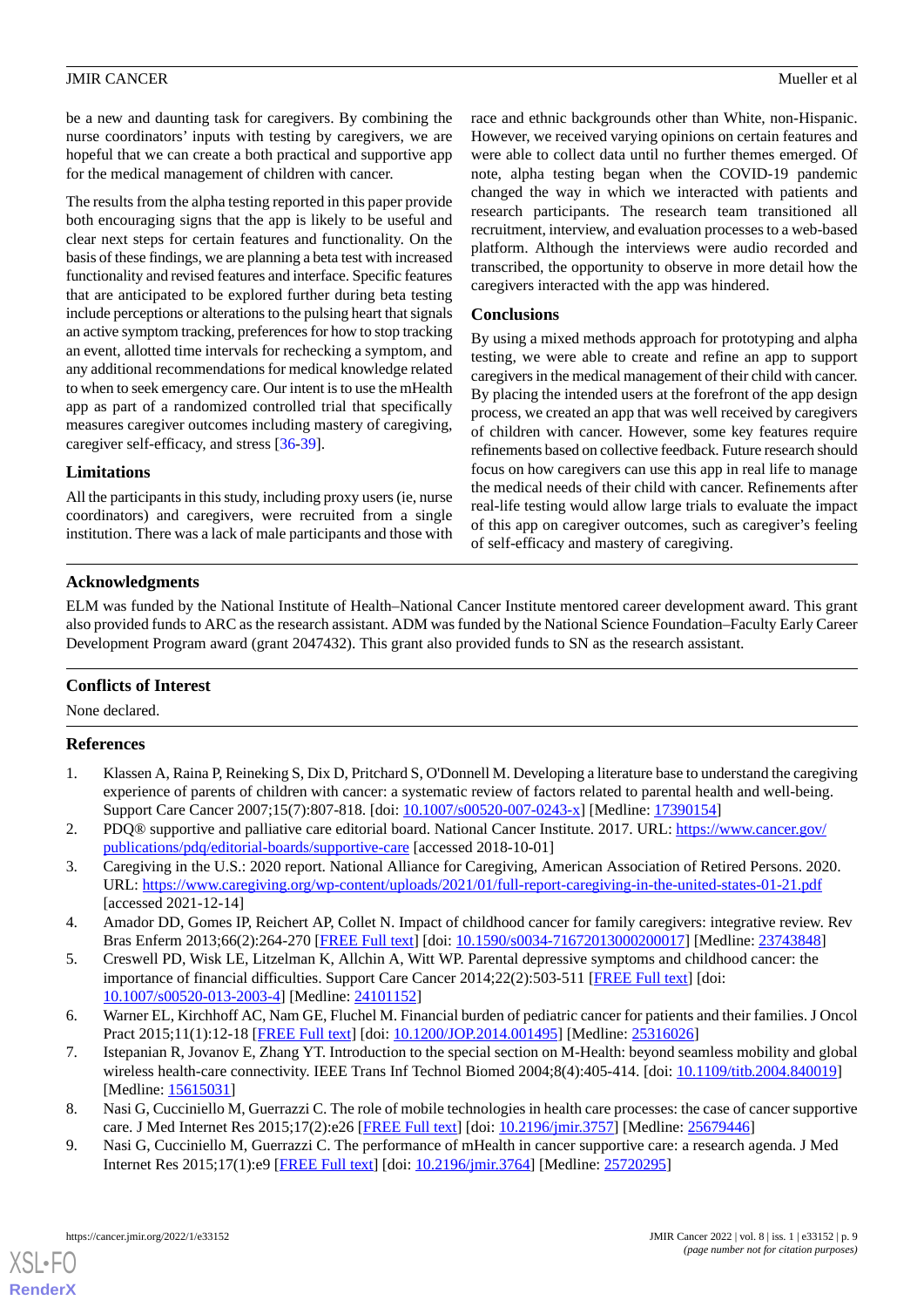- 10. Bender JL, Yue RY, To MJ, Deacken L, Jadad AR. A lot of action, but not in the right direction: systematic review and content analysis of smartphone applications for the prevention, detection, and management of cancer. J Med Internet Res 2013;15(12):e287 [\[FREE Full text](https://www.jmir.org/2013/12/e287/)] [doi: [10.2196/jmir.2661\]](http://dx.doi.org/10.2196/jmir.2661) [Medline: [24366061](http://www.ncbi.nlm.nih.gov/entrez/query.fcgi?cmd=Retrieve&db=PubMed&list_uids=24366061&dopt=Abstract)]
- <span id="page-9-0"></span>11. DuBenske LL, Gustafson DH, Namkoong K, Hawkins RP, Atwood AK, Brown RL, et al. CHESS improves cancer caregivers' burden and mood: results of an eHealth RCT. Health Psychol 2014;33(10):1261-1272 [[FREE Full text](http://europepmc.org/abstract/MED/24245838)] [doi: [10.1037/a0034216](http://dx.doi.org/10.1037/a0034216)] [Medline: [24245838](http://www.ncbi.nlm.nih.gov/entrez/query.fcgi?cmd=Retrieve&db=PubMed&list_uids=24245838&dopt=Abstract)]
- <span id="page-9-2"></span><span id="page-9-1"></span>12. Mueller EL, Cochrane AR, Bennett WE, Carroll AE. A survey of mobile technology usage and desires by caregivers of children with cancer. Pediatr Blood Cancer 2018;65(11):e27359. [doi: [10.1002/pbc.27359](http://dx.doi.org/10.1002/pbc.27359)] [Medline: [30015371](http://www.ncbi.nlm.nih.gov/entrez/query.fcgi?cmd=Retrieve&db=PubMed&list_uids=30015371&dopt=Abstract)]
- <span id="page-9-3"></span>13. Mueller EL, Jacob SA, Cochrane AR, Carroll AE, Bennett Jr WE. Variation in hospital admission from the emergency department for children with cancer: a Pediatric Health Information System study. Pediatr Blood Cancer 2020;67(6):e28140. [doi: [10.1002/pbc.28140](http://dx.doi.org/10.1002/pbc.28140)] [Medline: [32275120\]](http://www.ncbi.nlm.nih.gov/entrez/query.fcgi?cmd=Retrieve&db=PubMed&list_uids=32275120&dopt=Abstract)
- <span id="page-9-4"></span>14. Mueller EL, Cochrane AR, Moore CM, Jenkins KB, Bauer NS, Wiehe SE. Assessing needs and experiences of preparing for medical emergencies among children with cancer and their caregivers. J Pediatr Hematol Oncol 2020;42(8):e723-e729 [[FREE Full text](http://europepmc.org/abstract/MED/32427703)] [doi: [10.1097/MPH.0000000000001826\]](http://dx.doi.org/10.1097/MPH.0000000000001826) [Medline: [32427703\]](http://www.ncbi.nlm.nih.gov/entrez/query.fcgi?cmd=Retrieve&db=PubMed&list_uids=32427703&dopt=Abstract)
- <span id="page-9-5"></span>15. Mueller EL, Cochrane AR, Moore CM, Miller AD, Wiehe SE. The children's oncology planning for emergencies (COPE) tool: prototyping with caregivers of children with cancer. AMIA Annu Symp Proc 2020;2020:896-905 [\[FREE Full text](http://europepmc.org/abstract/MED/33936465)] [Medline: [33936465](http://www.ncbi.nlm.nih.gov/entrez/query.fcgi?cmd=Retrieve&db=PubMed&list_uids=33936465&dopt=Abstract)]
- 16. Mueller EL, Sabbatini A, Gebremariam A, Mody R, Sung L, Macy ML. Why pediatric patients with cancer visit the emergency department: United States, 2006-2010. Pediatr Blood Cancer 2014;62(3):490-495 [[FREE Full text](http://europepmc.org/abstract/MED/25345994)] [doi: [10.1002/pbc.25288\]](http://dx.doi.org/10.1002/pbc.25288) [Medline: [25345994\]](http://www.ncbi.nlm.nih.gov/entrez/query.fcgi?cmd=Retrieve&db=PubMed&list_uids=25345994&dopt=Abstract)
- 17. Mueller EL, Hall M, Shah SS, August KJ, Radhi MA, Macy ML. Characteristics of children with cancer discharged or admitted from the emergency department. Pediatr Blood Cancer 2016;63(5):853-858. [doi: [10.1002/pbc.25872\]](http://dx.doi.org/10.1002/pbc.25872) [Medline: [26713542](http://www.ncbi.nlm.nih.gov/entrez/query.fcgi?cmd=Retrieve&db=PubMed&list_uids=26713542&dopt=Abstract)]
- 18. Dupuis LL, Sung L, Molassiotis A, Orsey AD, Tissing W, van de Wetering M. 2016 updated MASCC/ESMO consensus recommendations: prevention of acute chemotherapy-induced nausea and vomiting in children. Support Care Cancer 2017;25(1):323-331. [doi: [10.1007/s00520-016-3384-y\]](http://dx.doi.org/10.1007/s00520-016-3384-y) [Medline: [27565788](http://www.ncbi.nlm.nih.gov/entrez/query.fcgi?cmd=Retrieve&db=PubMed&list_uids=27565788&dopt=Abstract)]
- <span id="page-9-6"></span>19. Van Cleve L, Bossert E, Beecroft P, Adlard K, Alvarez O, Savedra MC. The pain experience of children with leukemia during the first year after diagnosis. Nurs Res 2004;53(1):1-10. [doi: [10.1097/00006199-200401000-00001\]](http://dx.doi.org/10.1097/00006199-200401000-00001) [Medline: [14726771](http://www.ncbi.nlm.nih.gov/entrez/query.fcgi?cmd=Retrieve&db=PubMed&list_uids=14726771&dopt=Abstract)]
- <span id="page-9-7"></span>20. Dupuis LL, Milne-Wren C, Cassidy M, Barrera M, Portwine C, Johnston DL, et al. Symptom assessment in children receiving cancer therapy: the parents' perspective. Support Care Cancer 2010;18(3):281-299. [doi: [10.1007/s00520-009-0651-1\]](http://dx.doi.org/10.1007/s00520-009-0651-1) [Medline: [19513763](http://www.ncbi.nlm.nih.gov/entrez/query.fcgi?cmd=Retrieve&db=PubMed&list_uids=19513763&dopt=Abstract)]
- <span id="page-9-9"></span><span id="page-9-8"></span>21. Garra G, Singer AJ, Taira BR, Chohan J, Cardoz H, Chisena E, et al. Validation of the Wong-Baker FACES pain rating scale in pediatric emergency department patients. Acad Emerg Med 2010;17(1):50-54 [\[FREE Full text\]](https://doi.org/10.1111/j.1553-2712.2009.00620.x) [doi: [10.1111/j.1553-2712.2009.00620.x\]](http://dx.doi.org/10.1111/j.1553-2712.2009.00620.x) [Medline: [20003121\]](http://www.ncbi.nlm.nih.gov/entrez/query.fcgi?cmd=Retrieve&db=PubMed&list_uids=20003121&dopt=Abstract)
- <span id="page-9-11"></span><span id="page-9-10"></span>22. Baxter AL, Watcha MF, Baxter WV, Leong T, Wyatt MM. Development and validation of a pictorial nausea rating scale for children. Pediatrics 2011;127(6):e1542-e1549. [doi: [10.1542/peds.2010-1410\]](http://dx.doi.org/10.1542/peds.2010-1410) [Medline: [21624874](http://www.ncbi.nlm.nih.gov/entrez/query.fcgi?cmd=Retrieve&db=PubMed&list_uids=21624874&dopt=Abstract)]
- <span id="page-9-12"></span>23. Lewis SJ, Heaton KW. Stool form scale as a useful guide to intestinal transit time. Scand J Gastroenterol 1997;32(9):920-924. [doi: [10.3109/00365529709011203](http://dx.doi.org/10.3109/00365529709011203)] [Medline: [9299672\]](http://www.ncbi.nlm.nih.gov/entrez/query.fcgi?cmd=Retrieve&db=PubMed&list_uids=9299672&dopt=Abstract)
- <span id="page-9-13"></span>24. Buley L. The user experience team of one: a research and design survival guide. New York, NY: Rosenfeld Media; 2013.
- <span id="page-9-14"></span>25. Moderating usability tests. Usability. 2013. URL: [https://www.usability.gov/get-involved/blog/2013/04/](https://www.usability.gov/get-involved/blog/2013/04/moderating-usability-tests.html) [moderating-usability-tests.html](https://www.usability.gov/get-involved/blog/2013/04/moderating-usability-tests.html) [accessed 2021-12-15]
- <span id="page-9-15"></span>26. Jaspers MW, Steen T, van den Bos C, Geenen M. The think aloud method: a guide to user interface design. Int J Med Inform 2004;73(11-12):781-795. [doi: [10.1016/j.ijmedinf.2004.08.003](http://dx.doi.org/10.1016/j.ijmedinf.2004.08.003)] [Medline: [15491929\]](http://www.ncbi.nlm.nih.gov/entrez/query.fcgi?cmd=Retrieve&db=PubMed&list_uids=15491929&dopt=Abstract)
- <span id="page-9-16"></span>27. Brooke J. SUS: a 'quick and dirty' usability scale. In: Jordan PW, Thomas B, McClelland IL, Weerdmeester B, editors. Usability evaluation in industry. London, UK: Taylor and Francis; 1996.
- <span id="page-9-17"></span>28. Lewis JR, Sauro J. The factor structure of the system usability scale. In: International Conference on Human Centered Design. 2009 Presented at: HCD '09; July 19-24, 2009; San Diego, CA p. 94-103. [doi: [10.1007/978-3-642-02806-9\\_12](http://dx.doi.org/10.1007/978-3-642-02806-9_12)]
- <span id="page-9-18"></span>29. Aronson J. A pragmatic view of thematic analysis. Qual Rep 2015;2(1):1-3 [\[FREE Full text\]](https://nsuworks.nova.edu/tqr/vol2/iss1/3) [doi: [10.46743/2160-3715/1995.2069](http://dx.doi.org/10.46743/2160-3715/1995.2069)]
- 30. Braun V, Clarke V. Using thematic analysis in psychology. Qual Res Psychol 2006;3(2):77-101. [doi: [10.1191/1478088706qp063oa](http://dx.doi.org/10.1191/1478088706qp063oa)]
- 31. Lehrnbecher T, Robinson P, Fisher B, Alexander S, Ammann RA, Beauchemin M, et al. Guideline for the management of fever and neutropenia in children with cancer and hematopoietic stem-cell transplantation recipients: 2017 update. J Clin Oncol 2017;35(18):2082-2094. [doi: [10.1200/JCO.2016.71.7017\]](http://dx.doi.org/10.1200/JCO.2016.71.7017) [Medline: [28459614\]](http://www.ncbi.nlm.nih.gov/entrez/query.fcgi?cmd=Retrieve&db=PubMed&list_uids=28459614&dopt=Abstract)
- 32. Searl MM, Borgi L, Chemali Z. It is time to talk about people: a human-centered healthcare system. Health Res Policy Syst 2010;8:35 [[FREE Full text](https://health-policy-systems.biomedcentral.com/articles/10.1186/1478-4505-8-35)] [doi: [10.1186/1478-4505-8-35\]](http://dx.doi.org/10.1186/1478-4505-8-35) [Medline: [21110859\]](http://www.ncbi.nlm.nih.gov/entrez/query.fcgi?cmd=Retrieve&db=PubMed&list_uids=21110859&dopt=Abstract)